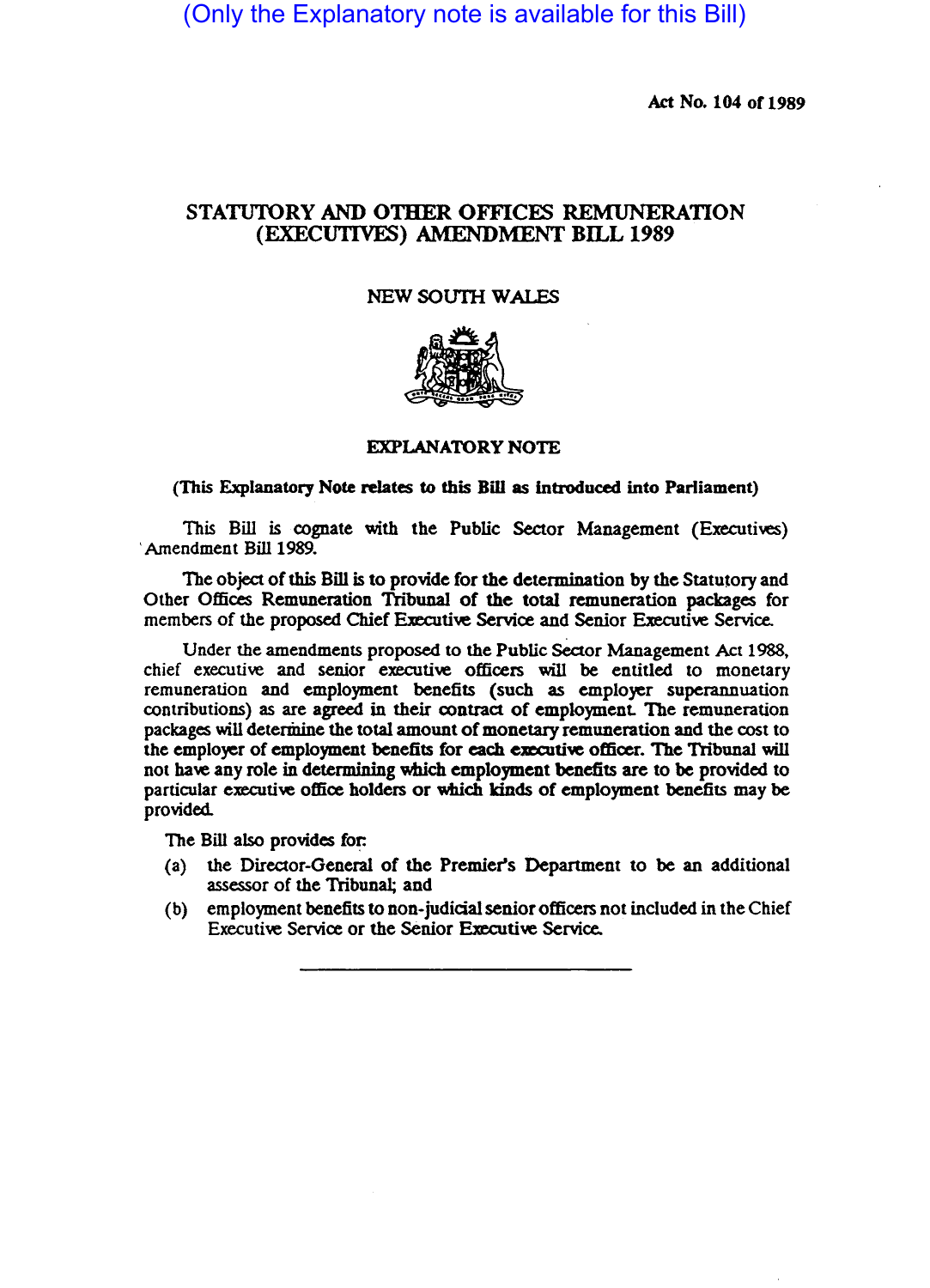Clause 1 specifies the short title of the proposed Act.

Clause 2 provides that the proposed Act will commence on a proclaimed day or days.

Clause 3 is a formal provision that gives effect to the Schedules of amendments to the Statutory and Other Offices Remuneration Act 1975.

## SCHEDULE 1 • AMENDMENTS RELATING TO CHIEF EXECUTIVE AND SENIOR EXECUTIVE OFFlCE HOLDERS

Schedule 1 (1) inserts a new Part 3A into the Principal Act relating to the determination of the remuneration packages for chief executive and senior executive office holders ("executive office holders"). The new Part contains the following sections:

Section 24A (Definitions) defines expressions used in the new Part -Executive office holder" is defined by reference to the relevant provisions proposed to be inserted into the Public Sector Management Act 1988. -Remuneration package- is defined as the total amount of monetary remuneration and the cost to the employer of any employment benefits for an executive office holder payable under proposed section 42L of the Public Sector Management Act 1988.

Section 24B (Initial determinations) provides for the initial determination of remuneration packages by the Tribunal after the commencement of the· proposed Act and thereafter when any new position is included in the Chief Executive Service or the Senior Executive Service.

Section 24C (Annual determinations) requires the Tribunal to make annual reviews of the remuneration packages for executive office holders.

Section 24D (Special determinations) requires the Tribunal to make a special determination (if directed by the Minister) of the remuneration packages for specified executive office holders.

Section 24E (Directions by Minister) authorises the Minister to give the Tribunal directions as to the matters to be taken into account by the Tribunal in the determination of remuneration packages.

Section 24F (General provisions relating to determinations) regulates the making of determinations. The proposed section allows the Tribunal ,to fix a specified amount or a range of amounts as a remuneration package and also allows the Tribunal to determine a different remuneration package for a particular holder of the position concerned. The proposed section fixes the minimum remuneration package for executive office holders as the notional remuneration package for a clerk (grade 12) in the Public Service.

Section 24G (Inquiries) provides for inquiries by the Tribunal (in similar terms to the Tribunal'S existing powers) when determining the remuneration of statutory officers.

Section 24H (Tribunal's reports) requires the Tribunal to report its determinations to the Minister.